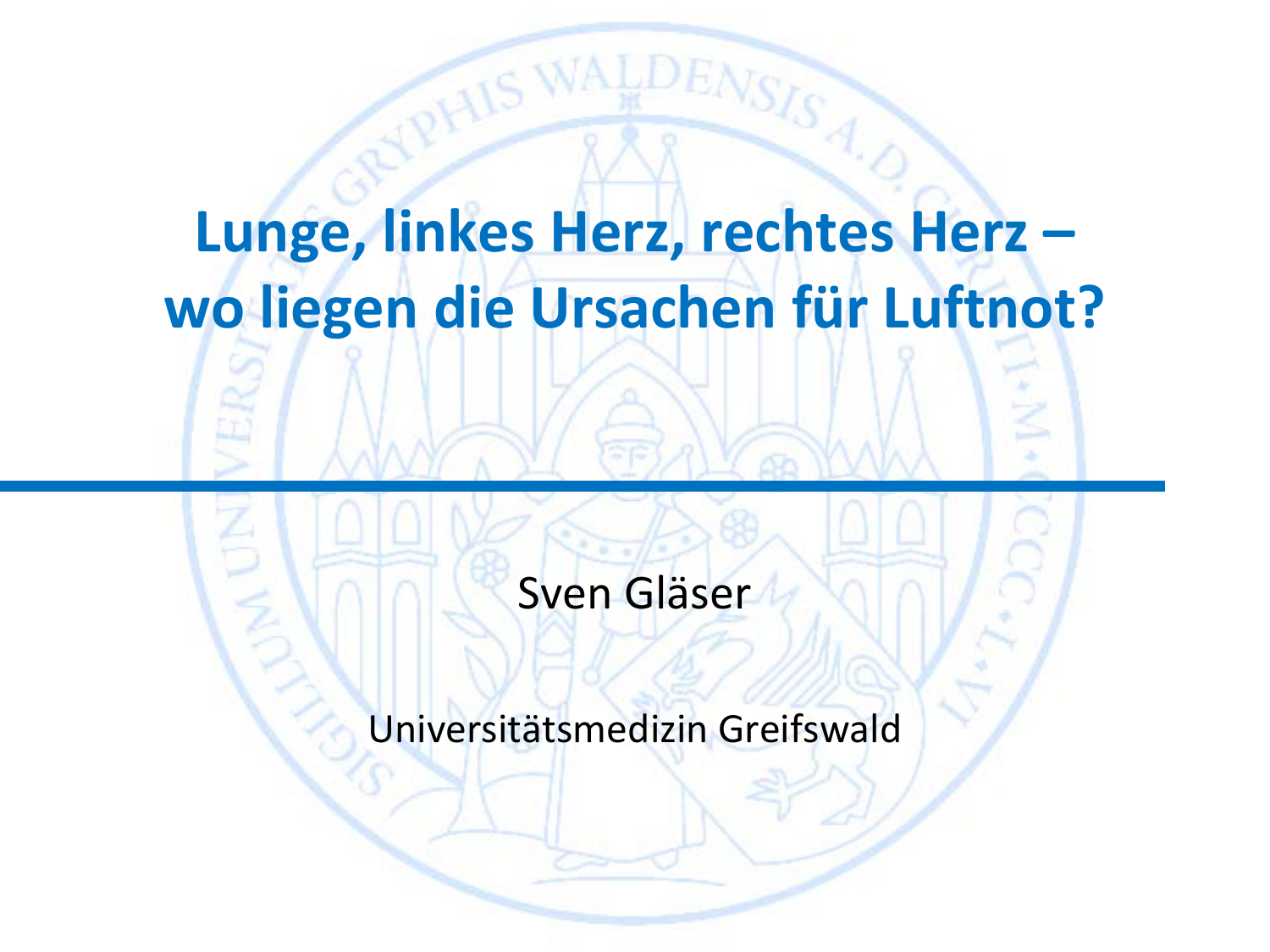#### Dyspnoe

Dyspnoe (grch.) Atemnot, Kurzatmigkeit.

Erschwertes, anstrengendes und unkomfortables Atmen … Wright, G. W., and B. V. Branscomb. 1954. Origin of the sensations of dyspnea. Trans. Am. Clin. Climatol. Assoc. 1966:116-125.

…Wahrnehmung von Atemanstrengung … Wasserman, K., and R. Cassaburi. 1988. Dyspnea: physiological and pathophysiological

mechanisms. Ann. Rev. Med. 39503-515

… unangenehme Wahrnehmung der Atmung … Mahler, D. A., A. Harver, T. Lentine, J. A. Scott, K. Beck, and R. M. Schwartzstein. 1996. Descriptors of breathlessness in cardiorespiratory diseases. Am. J. Respir. Crit. Care Med. 154:1357-1363.

… Vorhandensein von Kurzatmigkeit oder Wahrnehmung von Lufthunger … Simon, P. M., R. M. Schwartzstein, J. W. Weiss, K. LaHive, V. Fencl, M. Teghtsoonian, and S. E. Weinberger. 1989. Distinguishable sensations of breathlessness in normal volunteers. Am. Rev. Respir. Dis. 140:1021-1027.

… dyspnea is a term used to characterize a subjective experience of breathing discomfort that consists of qualitatively distinct sensations that vary in intensity … ATS Statement 2011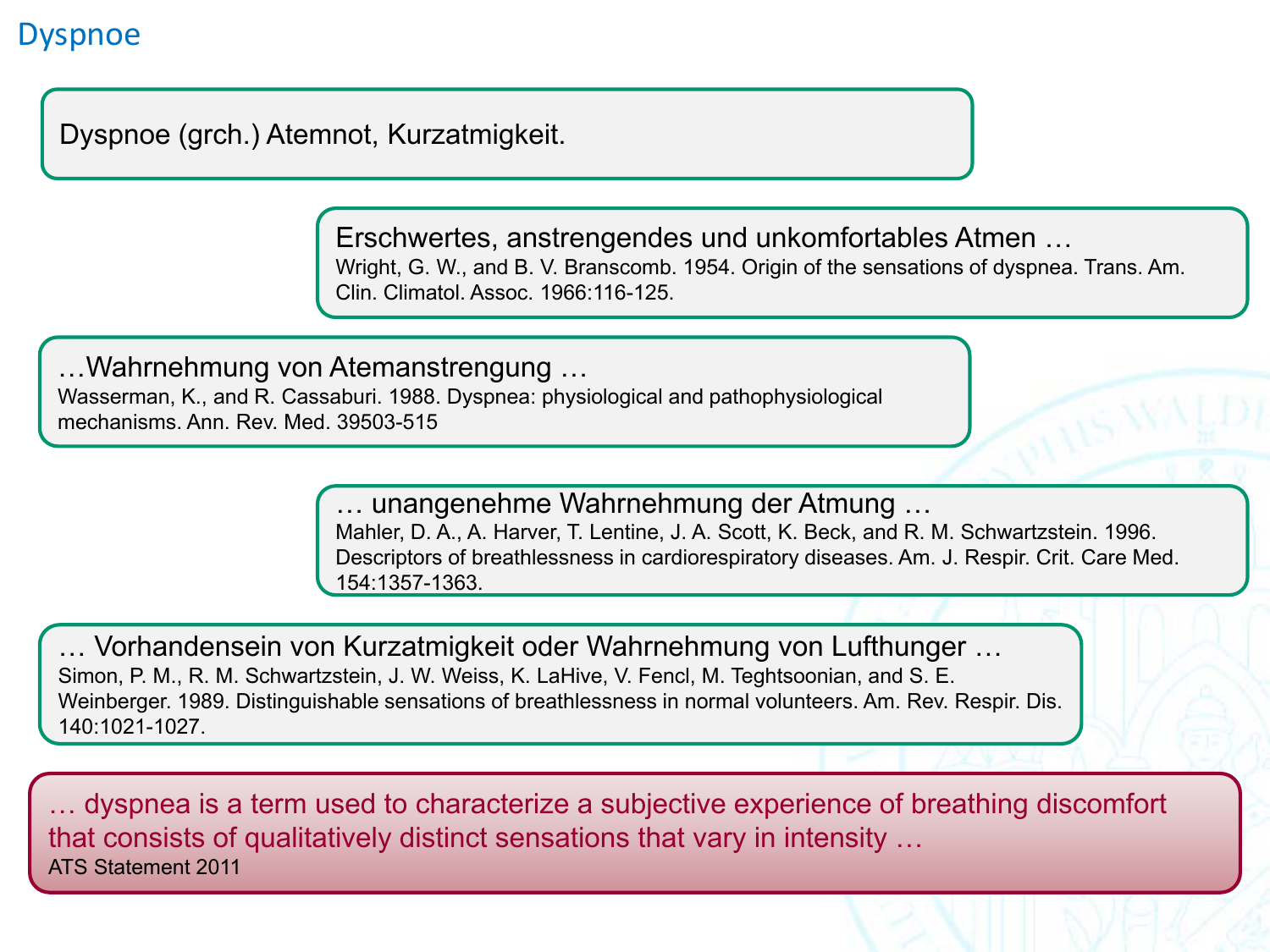#### Dyspnoe - Genese



Simon, P. M., et al 1990. Distinguishable types of dyspnea in patients with shortness of breath. Am. Rev. Respir. Dis. 142:1009-1014. Elliott, M. et al 1991. The language of breathlessness: use of verbal descriptors by patients with cardiopulmonary disease. Am. Rev. Respir. Dis. 144:826-832. Mahler, D. A. et al. 1996. Descriptors of breathlessness in cardiorespiratory diseases. Am. J. Respir. Crit. Care Med. 154:1357-1363.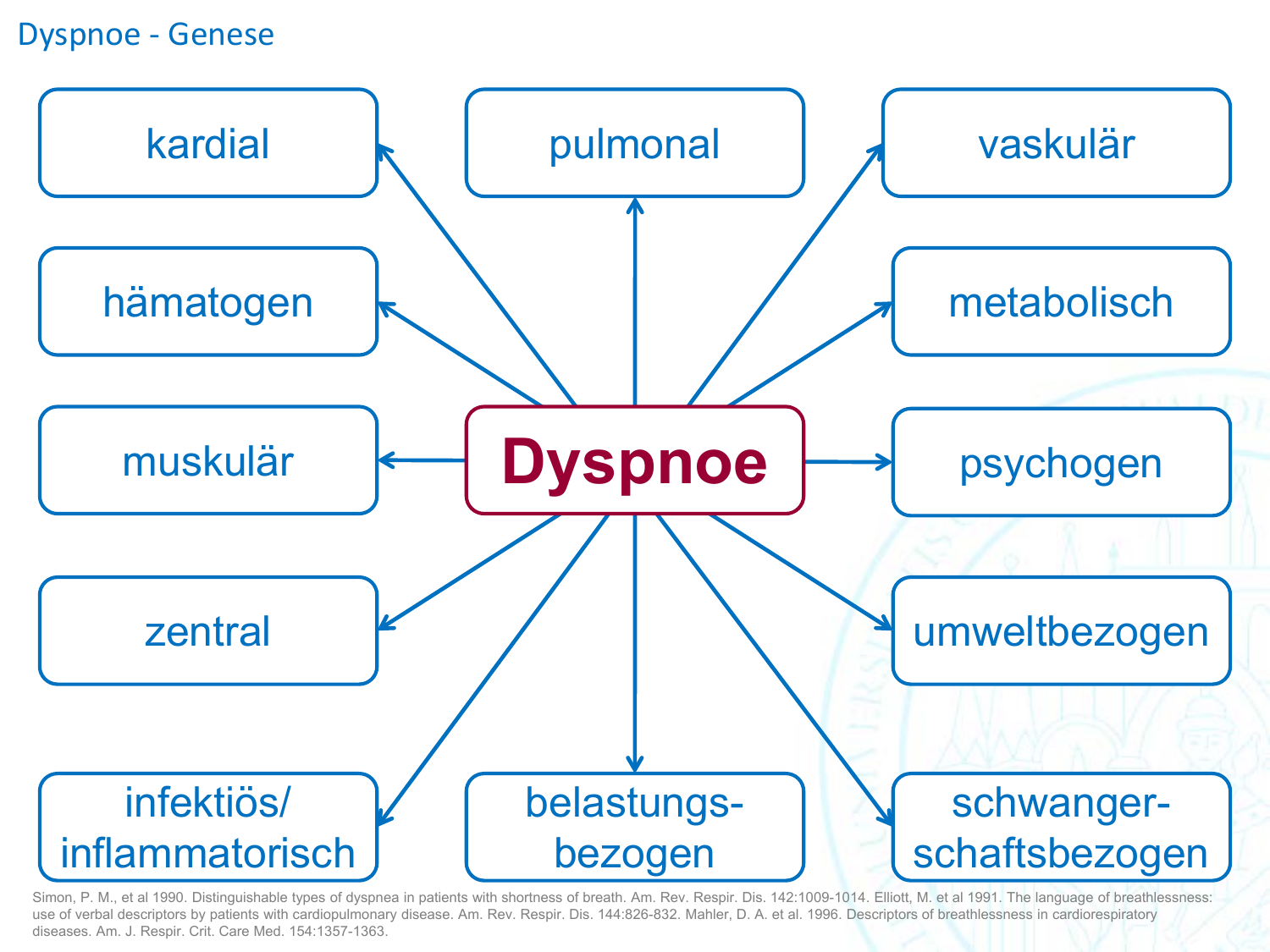#### "Dyspnoe"regulation



### **Efferente Signale gesteigert durch:**

- Chemorezeptoren
- Mechanorezeptoren
	- Atemwege, Lunge, Thoraxwand
- Thermorezeptoren
	- Dermal, obere Atemwege
- Pulmonale Rezeptoren
- Peripher muskuläre Rezeptoren?
- Kardiale Rezeptoren?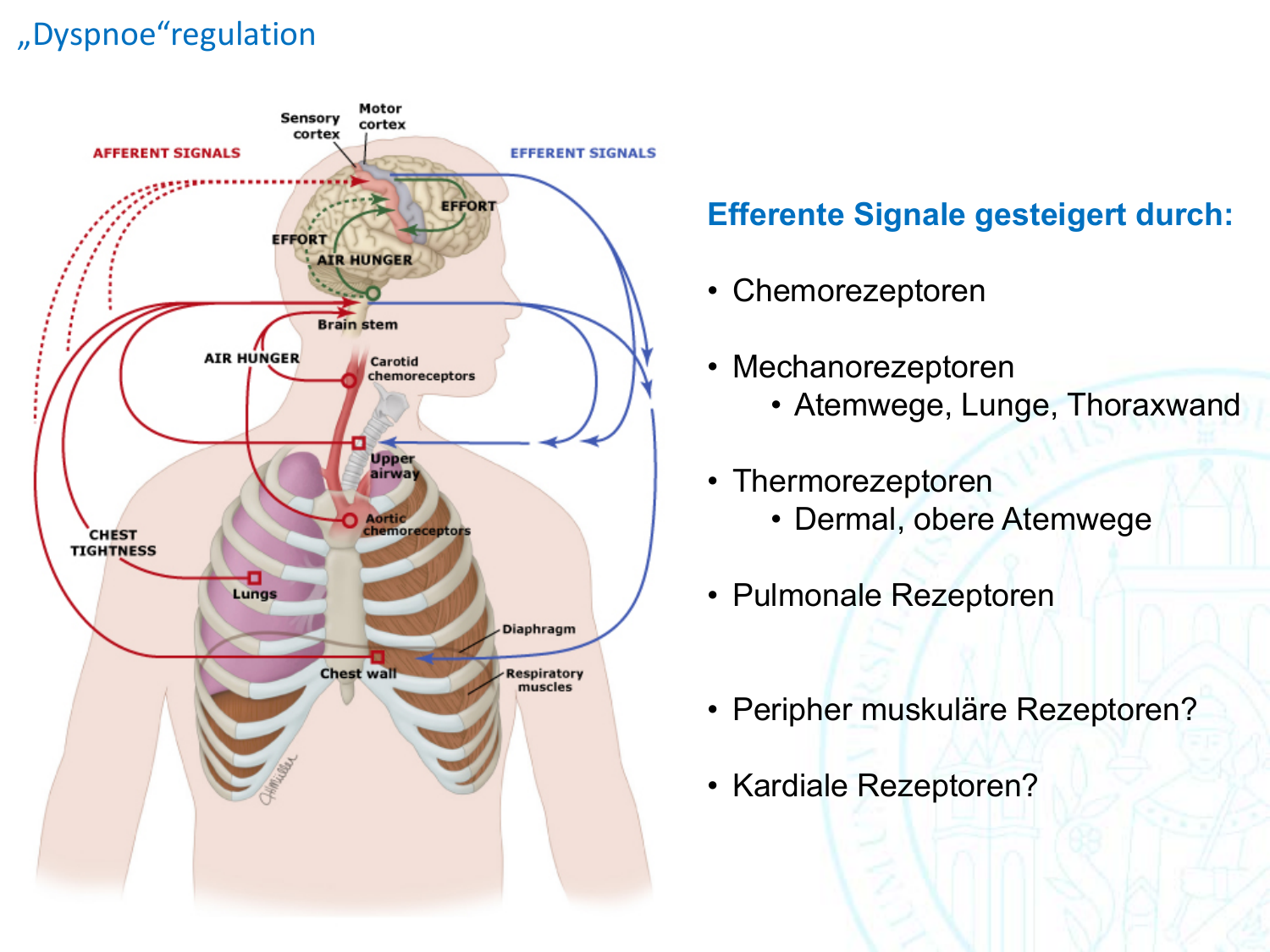Akute Dyspnoe

- Epidemiologie:
	- USA 2003 (ACEP):
		- 3,5% von 115.000.000 Rettungsstellenvorstellungen
		- Dyspnoeäqulivalente (Husten, Brustenge) 7,6%
	- Diagnosen bei Personen ≥ 65Jahre

(AF ≥25/min, paO<sub>2</sub> ≤ 70 mmHg oder SpO<sub>2</sub> <92%, paCO<sub>2</sub> ≥45 mmHg oder pH ≤ 7,35):

- Kardiogenes Lungenödem 43%, CAP 35%, AECOPD 32%, Lungenembolie 18%, Asthma 3%.
- 47% mit mehreren Diagnosen.
- "Missed diagnosis" in Rettungsstelle 20%.

American College of Emergency Physicians. www.acep.org/webportal/Newsroom/NewsMediaResources/StatisticsData/default.htm (Accessed February 4, 2006). Ray P, Birolleau S, Lefort Y Becquemin MH, Beigelman C, Isnard R, Teixeira A, Arthaud M, Riou B, Boddaert J. Acute respiratory failure in the elderly: etiology, emergency diagnosis and prognosis..Crit Care. 2006;10(3):R82.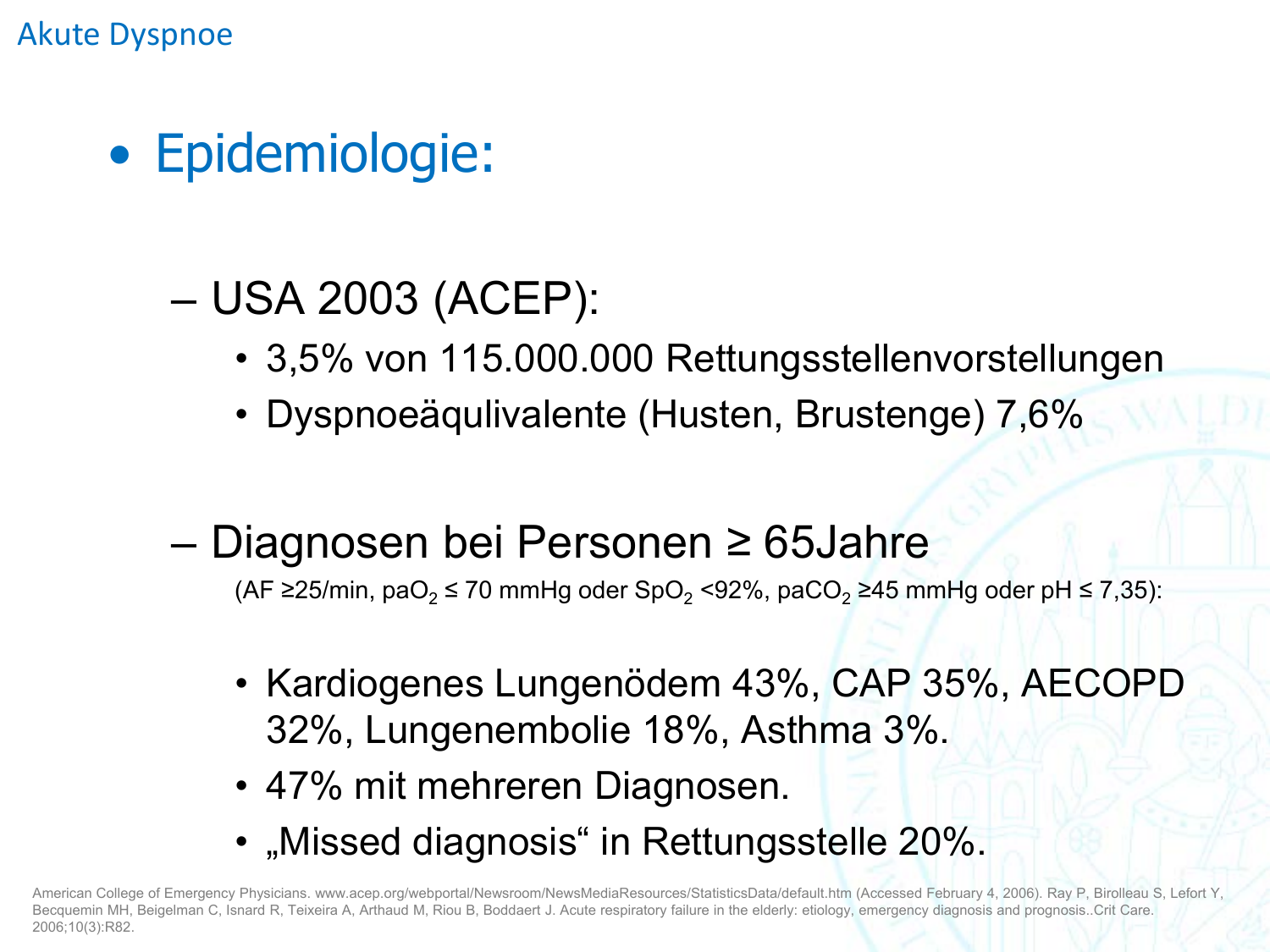#### Akute Dyspnoe



#### Assessment of the diagnostic performance of the emergency physicians ( $n = 514$ )

| Diagnosis                 | Sensitivity                   | Specificity                   | Positive predictive<br>value    | Negative predictive<br>value    | Accuracy                        |
|---------------------------|-------------------------------|-------------------------------|---------------------------------|---------------------------------|---------------------------------|
| CPE                       | $0.71$ [0.65-0.77]            | 0.80 [0.75-0.84]              | 0.74 [0.70-0.87]                | 0.78 [0.72-0.82]                | 0.76 [0.72-0.80]                |
| CAP                       | 0.86 [0.80-0.90] <sup>a</sup> | $0.76$ [0.71-0.80]            | 0.66 [0.59-0.71] <sup>a</sup>   | $0.91$ [0.87-0.93] <sup>a</sup> | 0.79 [0.75-0.82]                |
| Acute exacerbation of CRD | 0.71 [0.64-0.78]              | 0.83 [0.79-0.87]              | 0.66 [0.59-0.73] <sup>a</sup>   | $0.86$ [0.82-0.89] <sup>a</sup> | $0.81$ [0.78-0.84] <sup>a</sup> |
| Pulmonary embolism        | 0.75 [0.66-0.83]              | 0.78 [0.74-0.82]              | $0.43$ [0.36-0.51] <sup>a</sup> | $0.93$ [0.90-0.96] <sup>a</sup> | $0.78$ [0.74-0.81]              |
| Asthma                    | 0.67 [0.42-0.85]              | 0.97 [0.95-0.98] <sup>a</sup> | 0.42 [0.24-0.61] <sup>a</sup>   | 0.99 [0.98-1.00] <sup>a</sup>   | 0.96 [0.94-0.98] <sup>a</sup>   |

Ray P, Birolleau S, Lefort Y, Becquemin MH, Beigelman C, Isnard R, Teixeira A, Arthaud M, Riou B, Boddaert J. Acute respiratory failure in the elderly: etiology, emergency diagnosis and prognosis..Crit Care. 2006;10(3):R82.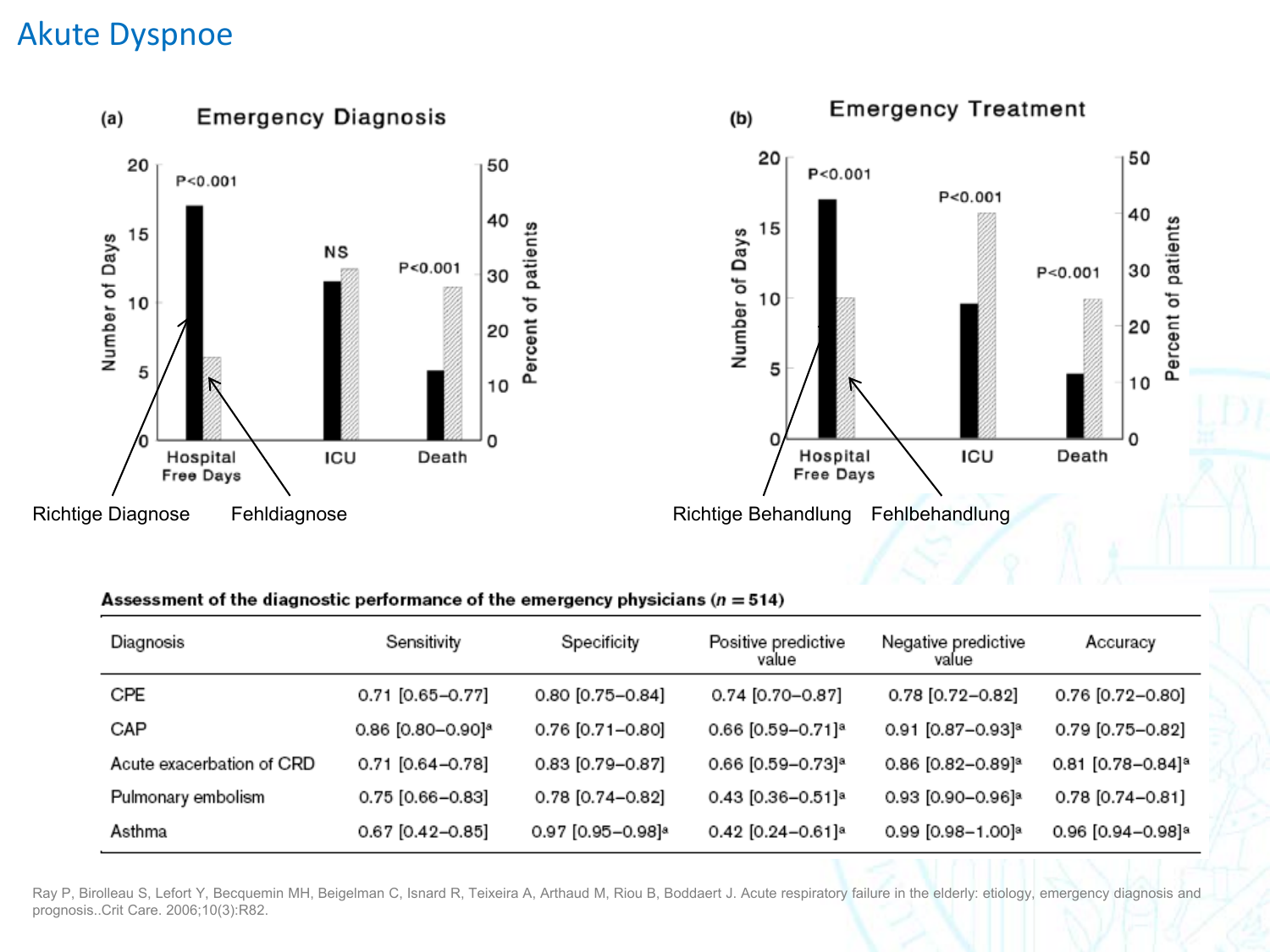## **DIFFERENTIALDIAGNOSTIK DER DYSPNOE**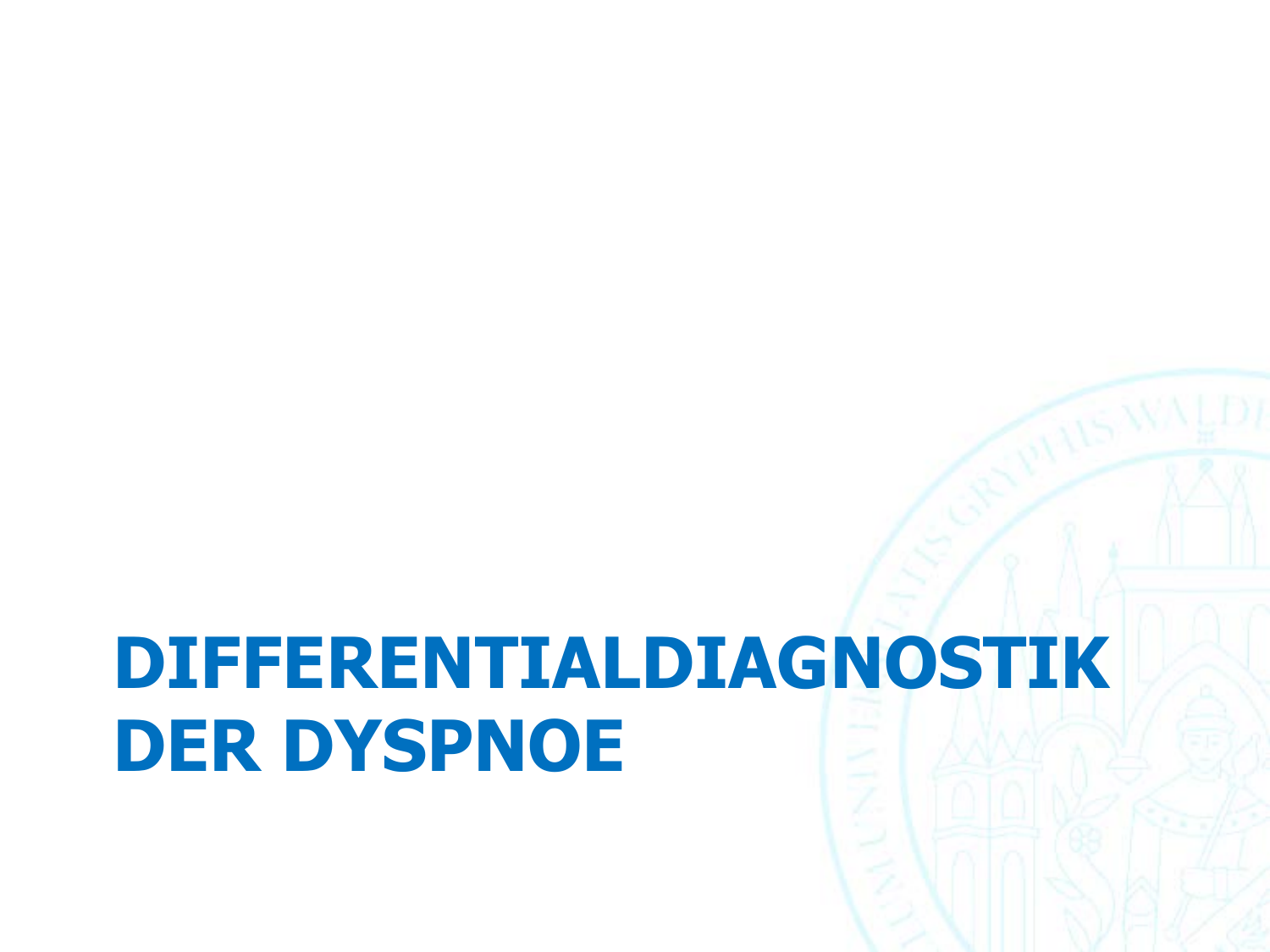### Welche Dyspnoe liegt vor?

### **AKUT CHRONISCH**

**Herzinsuffizienz** Ischämie Arrhythmie Lungenembolie Pneumothorax Zwerchfellparese Aspiration

Herzinsuffizienz Ischämie, Vitien Pulmonale Hypertonie Parenchymale /Pleurale Prozesse Muskuläre Erkrankungen Dekonditionierung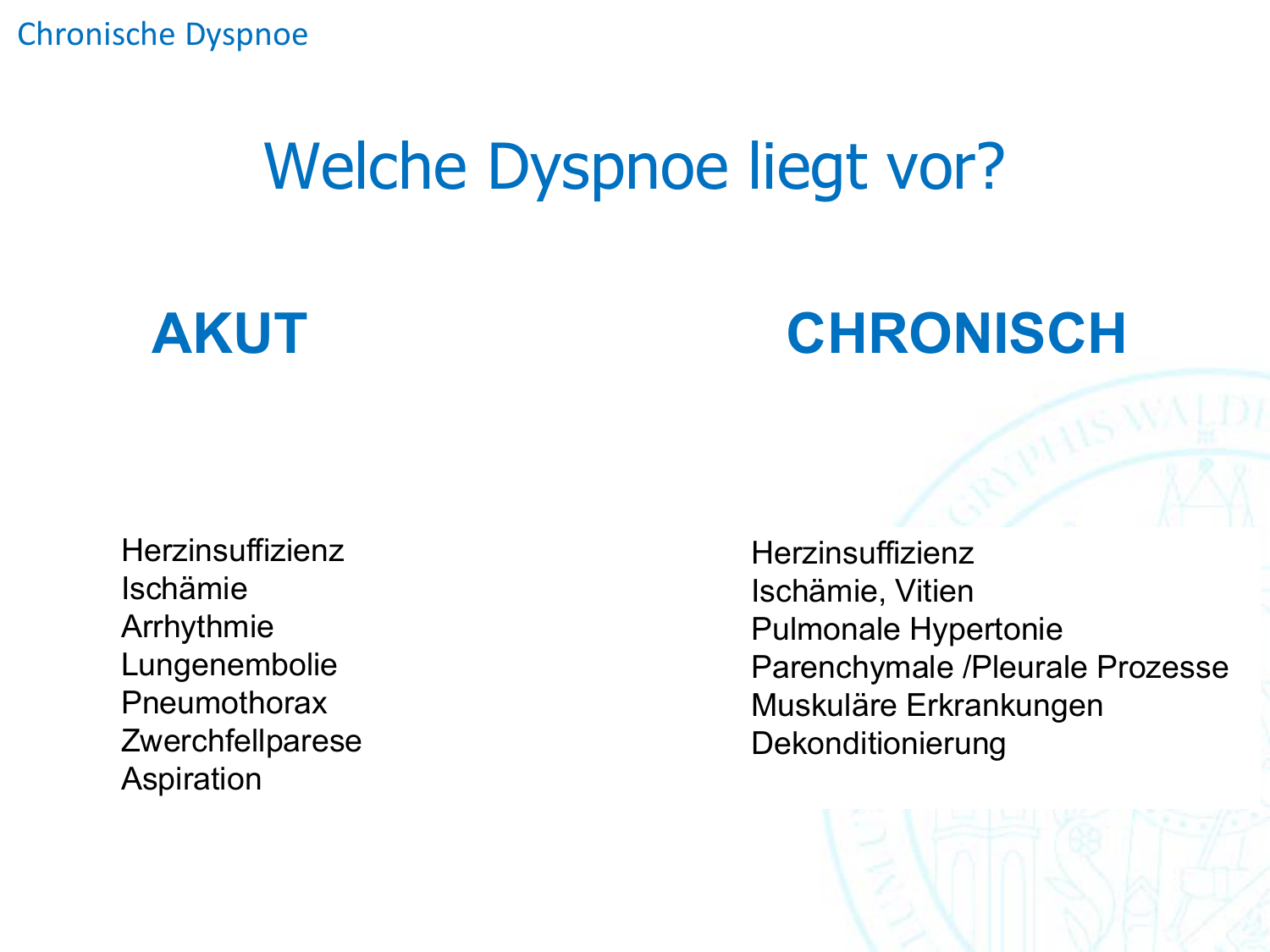## Differentialdiagnostik der Dyspnoe

- 1. Kardial vs. nicht-kardial
	- Klinik
	- Ischämiediagnostik
	- Bildgebung
	- Natriuretrische Peptide

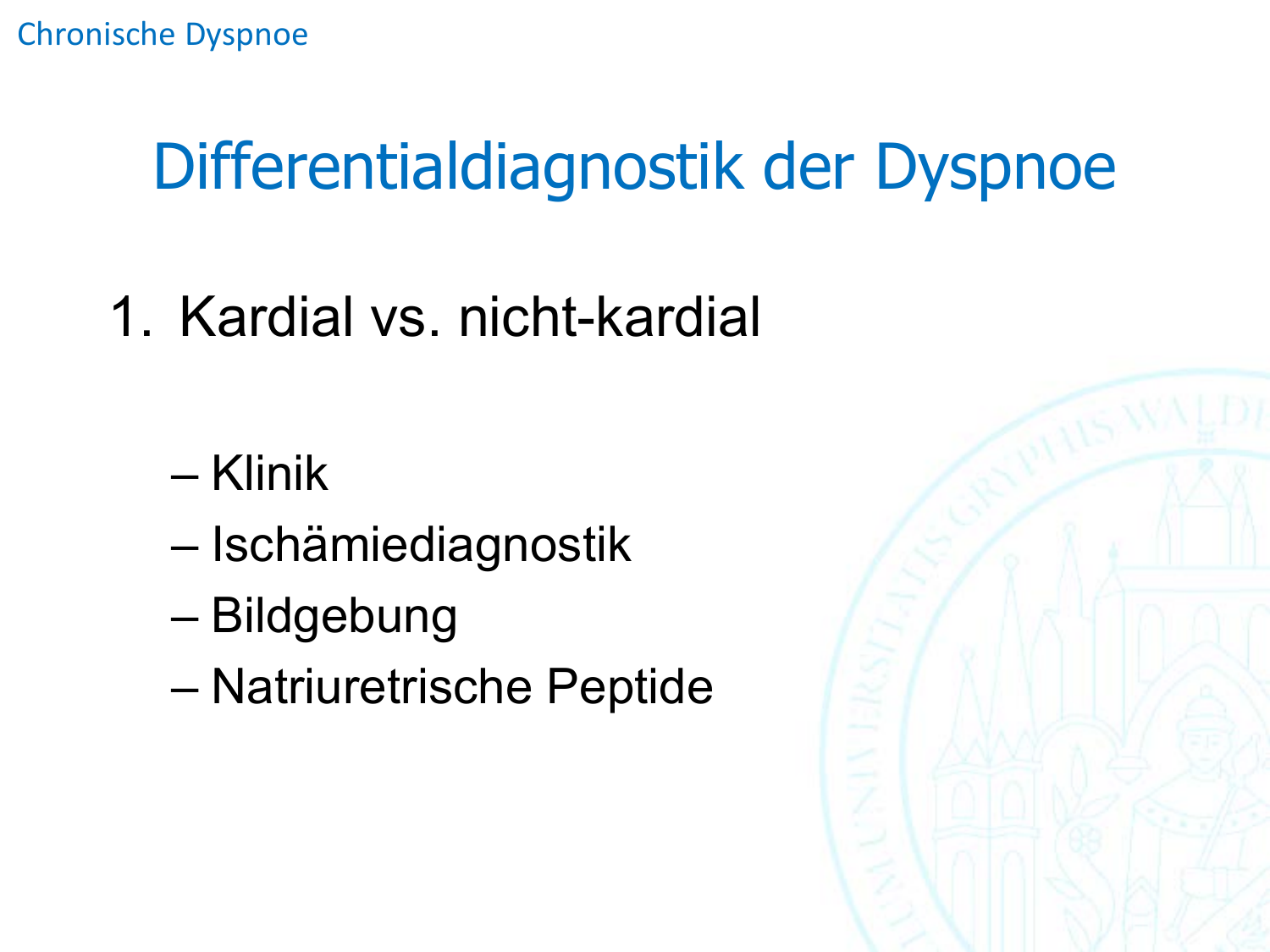#### Natriuretrische Peptide

## Heart failure vs. Non-HF - BNP



| Diagnostic category | Median NT-proBNP | IOR              |  |
|---------------------|------------------|------------------|--|
| Not acute CHF       | $108$ pg/mL      | 37-381 pg/mL     |  |
| Acute CHF           | 4639 pg/mL       | 1882-10818 pg/mL |  |

Cave: zahlreiche Confounder für BNP

Nierenfunktion, fluid overload, VHF, LAE, Beatmung, Alter, …

Januzzi JL, van Kimmenade R, Lainchbury J, Bayes-Genis A, Ordonez-Llanos J, Santalo-Bel M, Pinto YM, Richards M. NT-proBNP testing for diagnosis and short-term prognosis in acute destabilized heart failure: an international pooled analysis of 1256 patients: the International Collaborative of NT-proBNP Study. Eur Heart J. 2006;27(3):330.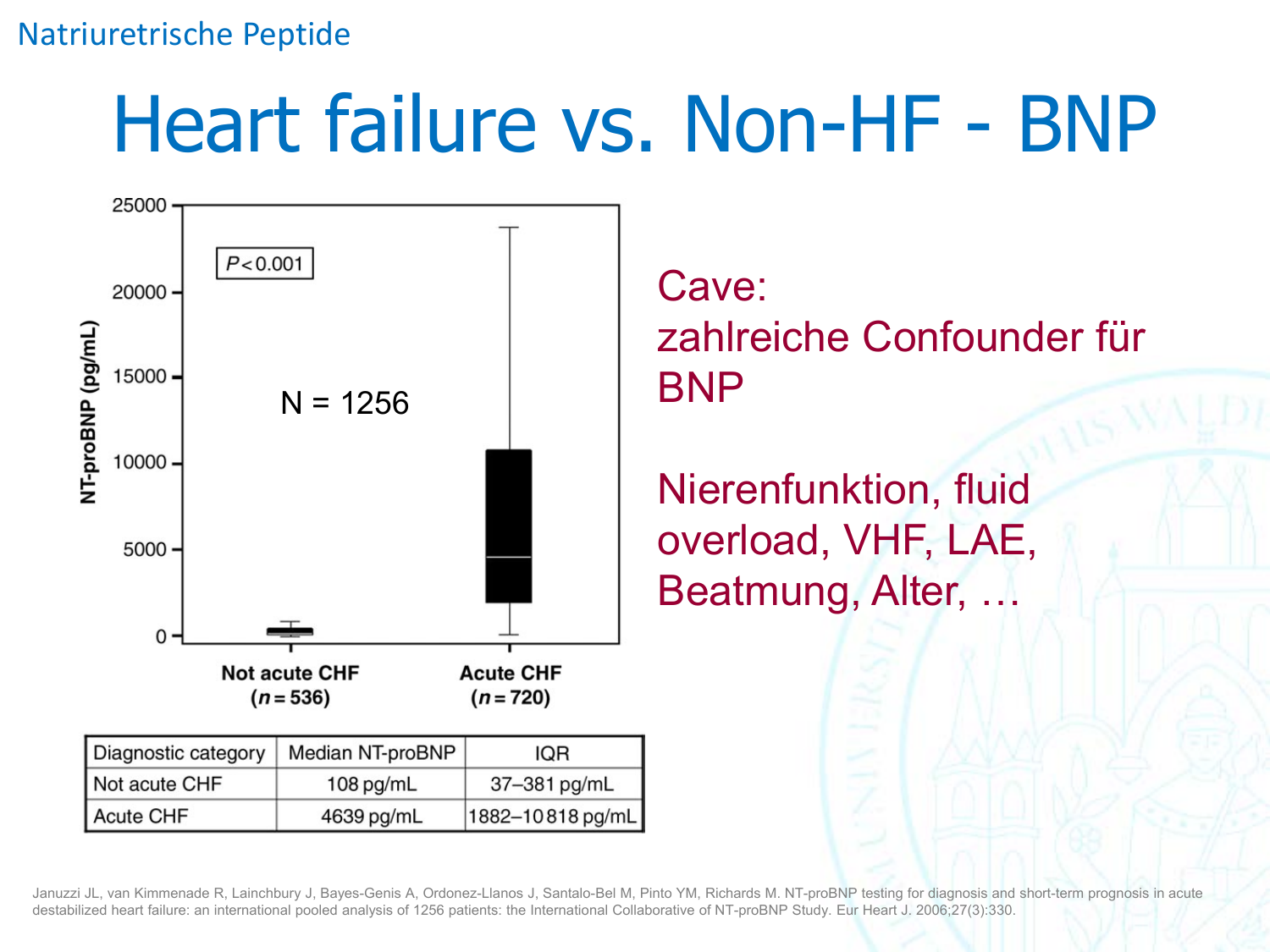#### Natriuretrische Peptide

# Heart failure vs. Non-HF - BNP

| Category                            | Optimal cut-point | Sensitivity (%) | Specificity (%) | PPV $(%)$ | <b>NPV (%)</b> | Accuracy (%) |
|-------------------------------------|-------------------|-----------------|-----------------|-----------|----------------|--------------|
| Confirmatory ('rule in') cut-points |                   |                 |                 |           |                |              |
| $<$ 50 years ( <i>n</i> = 184)      | $450$ pg/mL       | 97              | 93              | 76        | 99             | 94           |
| 50-75 years ( $n = 537$ )           | $900$ pg/mL       | 90              | 82              | 83        | 88             | 85           |
| $>$ 75 years ( <i>n</i> = 535)      | $1800$ pg/mL      | 85              | 73              | 92        | 55             | 83           |
| Rule in, overall                    |                   | 90              | 84              | 88        | 66             | 85           |
| Exclusionary ('rule out') cut-point |                   |                 |                 |           |                |              |
| All patients ( $n = 1256$ )         | $300$ pg/mL       | 99              | 60              | 77        | 98             | 83           |

#### **Kardiologen:** Optimale Cut offs für *Nachweis* sind altersabhängig! < 50 Jahre: 450 pg/ml 50 – 75 Jahre: 900 pg/ml > 75 Jahre: 1800 pg/ml

### **Nicht-Kardiologen:**

Optimale Cut offs für *Ausschluss* sind altersunabhängig! 300 pg/ml

Januzzi JL, van Kimmenade R, Lainchbury J, Bayes-Genis A, Ordonez-Llanos J, Santalo-Bel M, Pinto YM, Richards M. NT-proBNP testing for diagnosis and short-term prognosis in acute destabilized heart failure: an international pooled analysis of 1256 patients: the International Collaborative of NT-proBNP Study. Eur Heart J. 2006;27(3):330.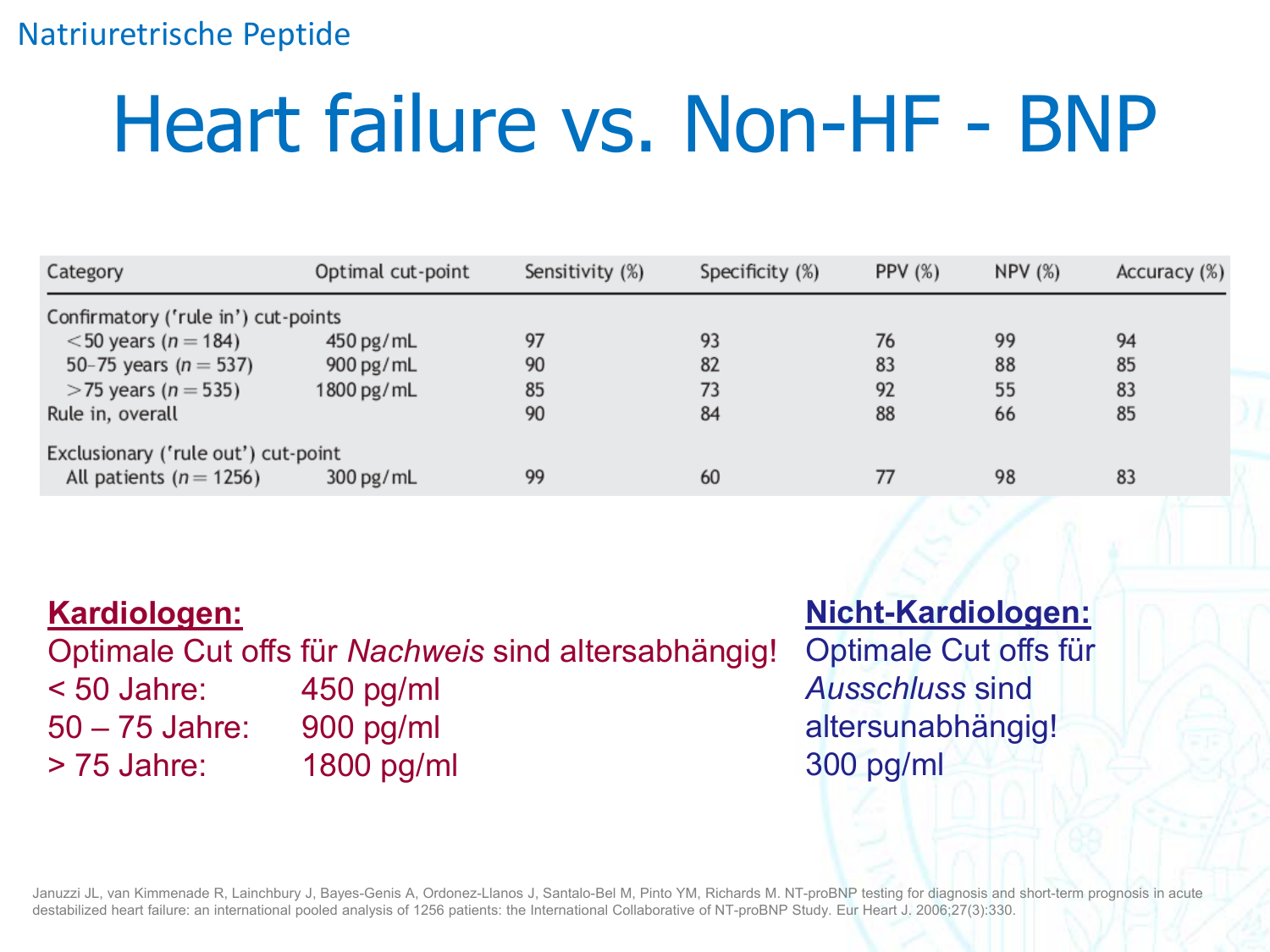### BNP bei unselektionierten Patienten mit Dyspnoe?

| Medication                 | <b>BNP Group</b><br>$(n = 306)$ ,<br>n(%) | Control Group<br>$(n = 306)$ ,<br>n(%) | <b>Between-Group</b><br>Difference (95%<br>CI), percentage<br>points" |
|----------------------------|-------------------------------------------|----------------------------------------|-----------------------------------------------------------------------|
| Bronchodilator             | 122 (39.8)                                | 112 (36.6)                             | $3.2$ (-4.5 to 11.0)                                                  |
| <b>Diuretic</b>            | 110 (36.0)                                | 109 (35.6)                             | $0.4 (-7.3 \text{ to } 8.0)$                                          |
| Vasodilator                | 52 (17.0)                                 | 47 (15.4)                              | $1.6 (-4.2 \text{ to } 7.5)$                                          |
| Antibiotic                 | 100 (32.7)                                | 112 (36.6)                             | $-3.9$ ( $-11.5$ to 3.6)                                              |
| Steroid                    | 80 (26.1)                                 | 65 (21.2)                              | $4.9$ (-1.8 to 11.7)                                                  |
| Morphine                   | 17(5.6)                                   | 17(5.6)                                | $0 (-3.6 \text{ to } 3.6)$                                            |
| Digoxin                    | 8(2.6)                                    | 8(2.6)                                 | $0$ (-2.5 to 2.5)                                                     |
| Amiodarone                 | 0(0)                                      | 2(0.7)                                 | $-0.7$ ( $-1.6$ to 0.3)                                               |
| <b>ACE inhibitor</b>       | 3(1.0)                                    | 3(1.0)                                 | $0$ (-1.6 to 1.6)                                                     |
| Noninvasive<br>ventilation | 43 (14.1)                                 | 30 (9.8)                               | $4.3 (-0.9 to 9.4)$                                                   |

- Ohne Einfluss auf Behandlung
- Ohne Einfluss auf Outcome, Survival, Aufenthaltsdauer, Betreuungsumfang (ICU; CCU; periphere Station)

Schneider HG, Lam L, Lokuge A, Krum H, Naughton MT, De Villiers Smit P, Bystrzycki A, Eccleston D, Federman J, Flannery G, Cameron P. B-type natriuretic peptide testing, clinical outcomes, and health services use in emergency department patients with dyspnea: a randomized trial. Ann Intern Med. 2009;150(6):365.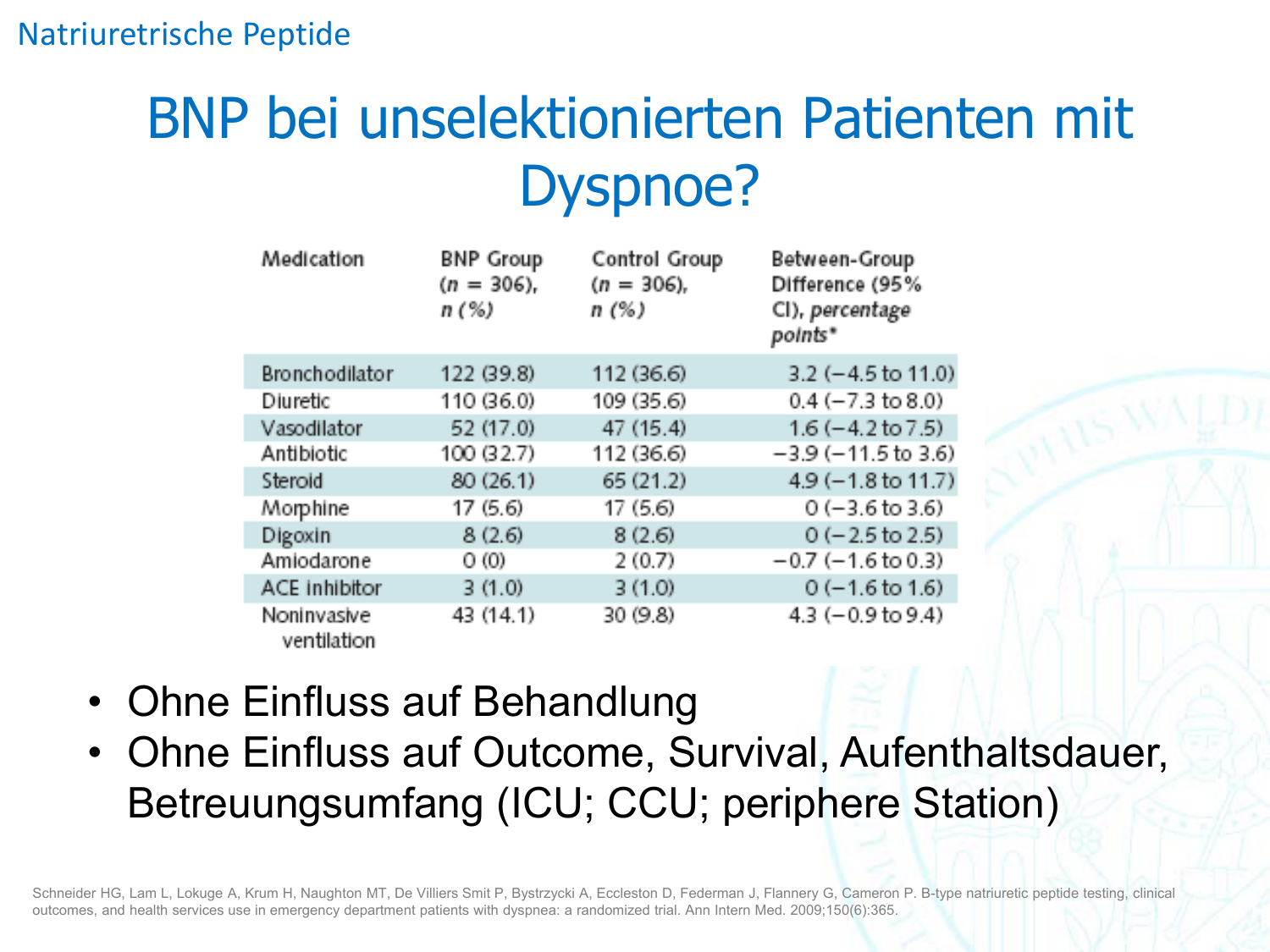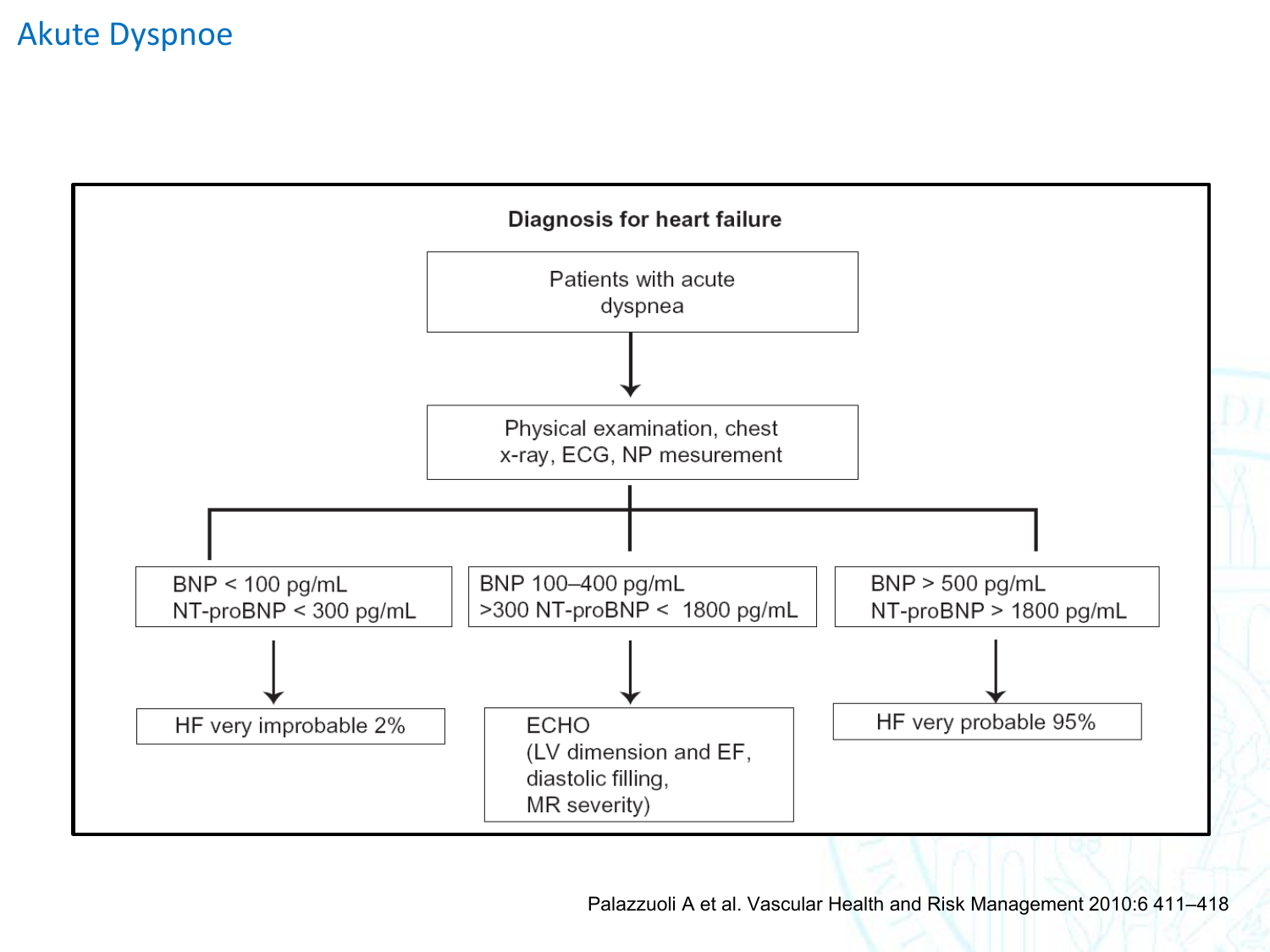### Differentialdiagnostik der Dyspnoe

- 2. Kardial
	- Linkes Herz vs. Rechtes Herz?
		- Klinik
		- Bildgebung
		- Invasive Diagnostik ± Belastungsuntersuchungen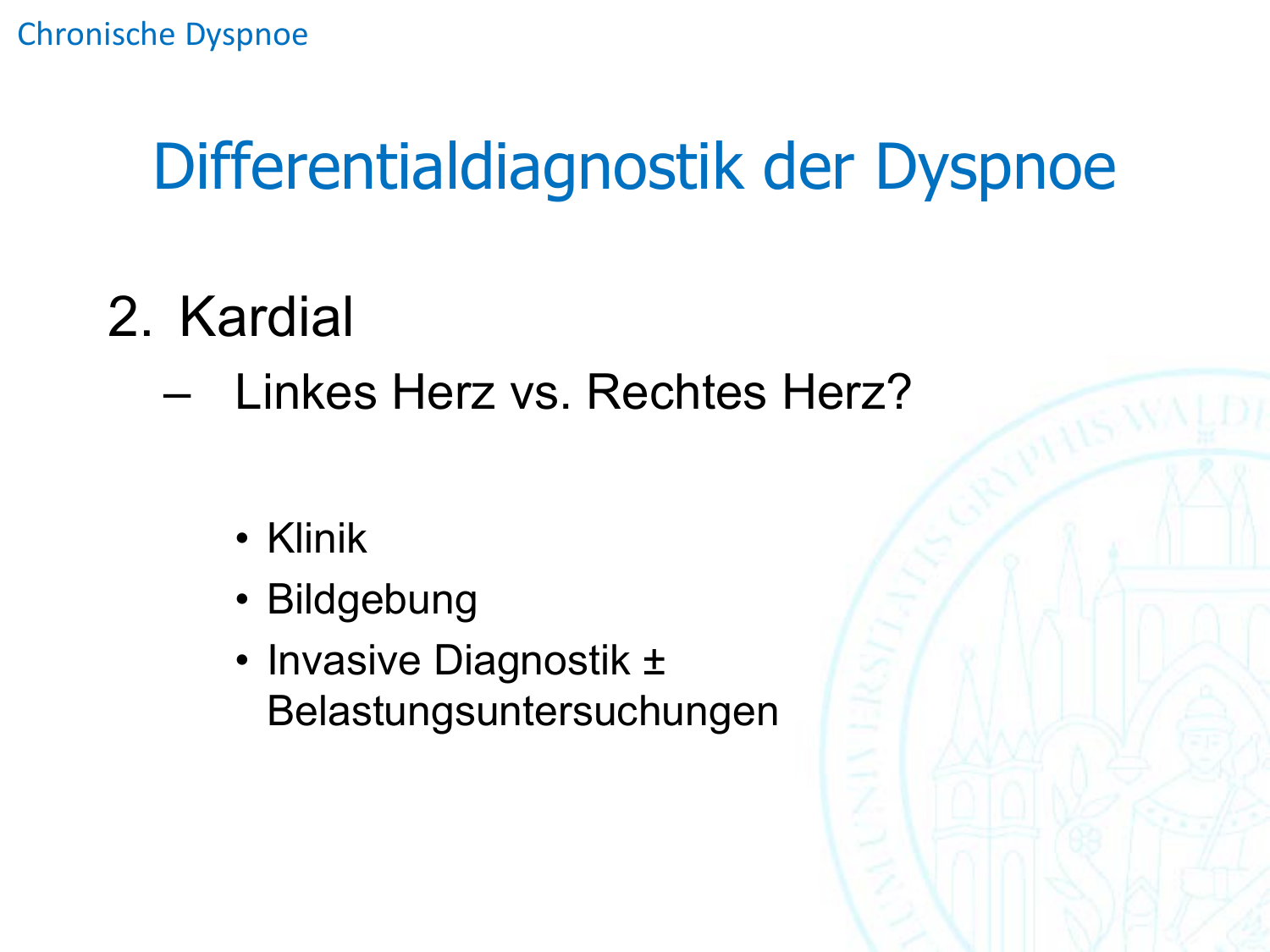## 49 Jahre, männlich, adipös

- Dyspnoe NYHA 2, progredient
- Lungenfunktion: unauffällig
- Echo: unauffällig
- Spiroergo: Abbruch wegen Dyspnoe mit peakVO<sub>2</sub> von 64% pp, sonst keine wegweisenden Befunde
- Koronarangiographie: unauffällig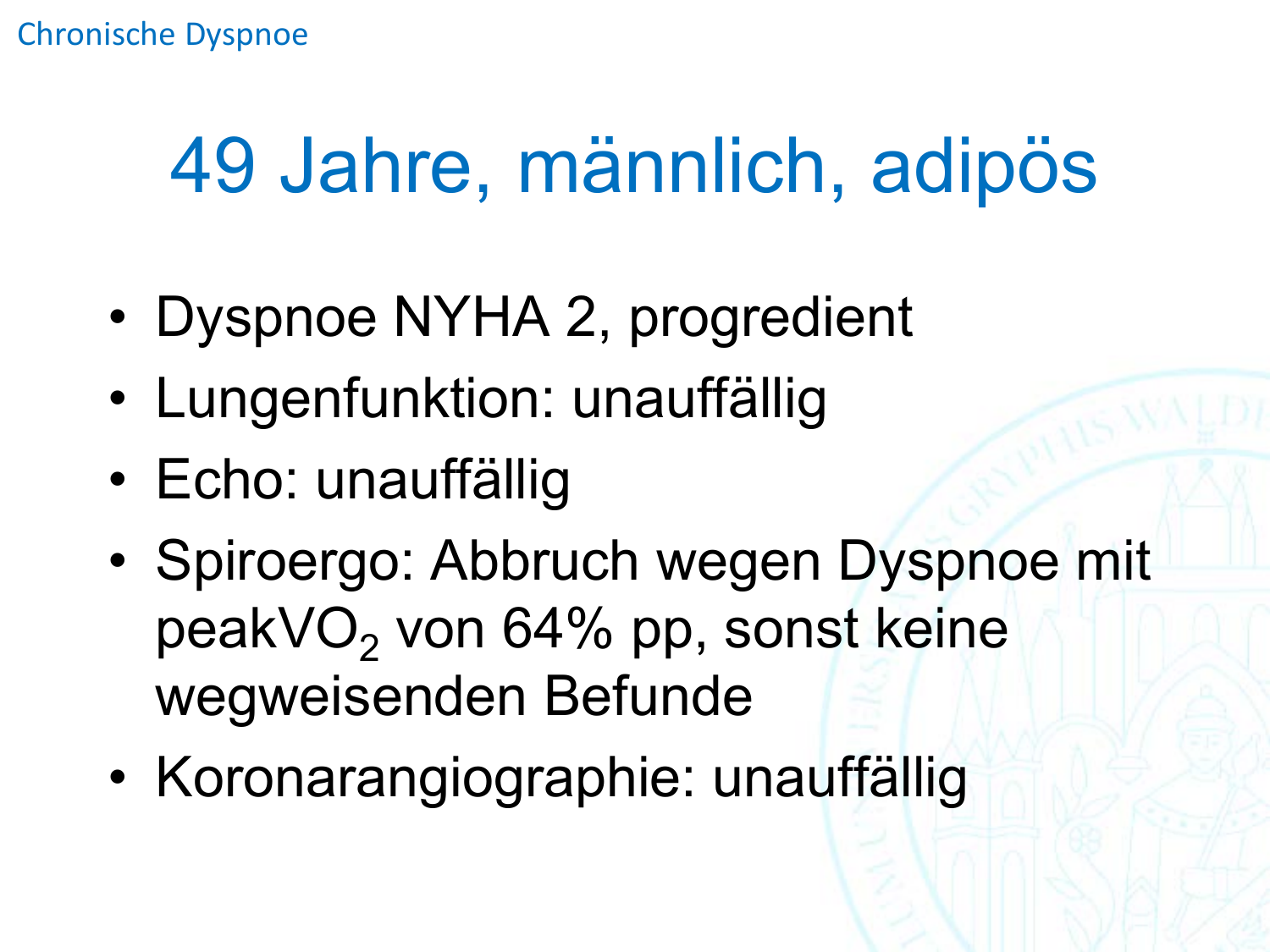| Zeitpunkt                    |               | base $3L02$ | 25 Watt 3 L 02 |
|------------------------------|---------------|-------------|----------------|
| mean SAP                     | mmHg          | 82          | 87             |
| mean PAP                     | mmHg          | 27          | 45             |
| <b>PAWP</b>                  | mmHg          | 11          | 25             |
| <b>CVP</b>                   | mmHg          | 3           | 12             |
| <b>Fick</b>                  |               |             |                |
| $HMV = CO$                   | l/min         | 4,7         | 5.2            |
| <b>SVR</b>                   | dyn s $cm-5$  | 1336        | 1595           |
| <b>PVR</b>                   | dyn s $cm-5$  | 271         | 425            |
|                              |               |             |                |
| <b>Blutdruck systolisch</b>  | mmHg          | 119         | 130            |
| <b>Blutdruck diastolisch</b> | mmHg          | 62          | 64             |
| PA systolisch                | mmHg          | 43          | 71             |
| PA diastolisch               | mmHg          | 15          | 16             |
|                              |               |             |                |
| art pO2                      | mmHg          | 94,7        | 97,1           |
| art pCO <sub>2</sub>         | mmHg          | 36,6        | 35,8           |
| art SO <sub>2</sub>          | $\%$          | 96,8        | 96,7           |
| ven SO <sub>2</sub>          | $\frac{0}{0}$ | 61,8        | 52,7           |
| art tO <sub>2</sub>          | Vol%          | 13,99       | 13,98          |
| ven tO <sub>2</sub>          | Vol %         | 8,93        | 7,62           |
| AVDO <sub>2</sub>            | Vol %         | 5,06        | 6,36           |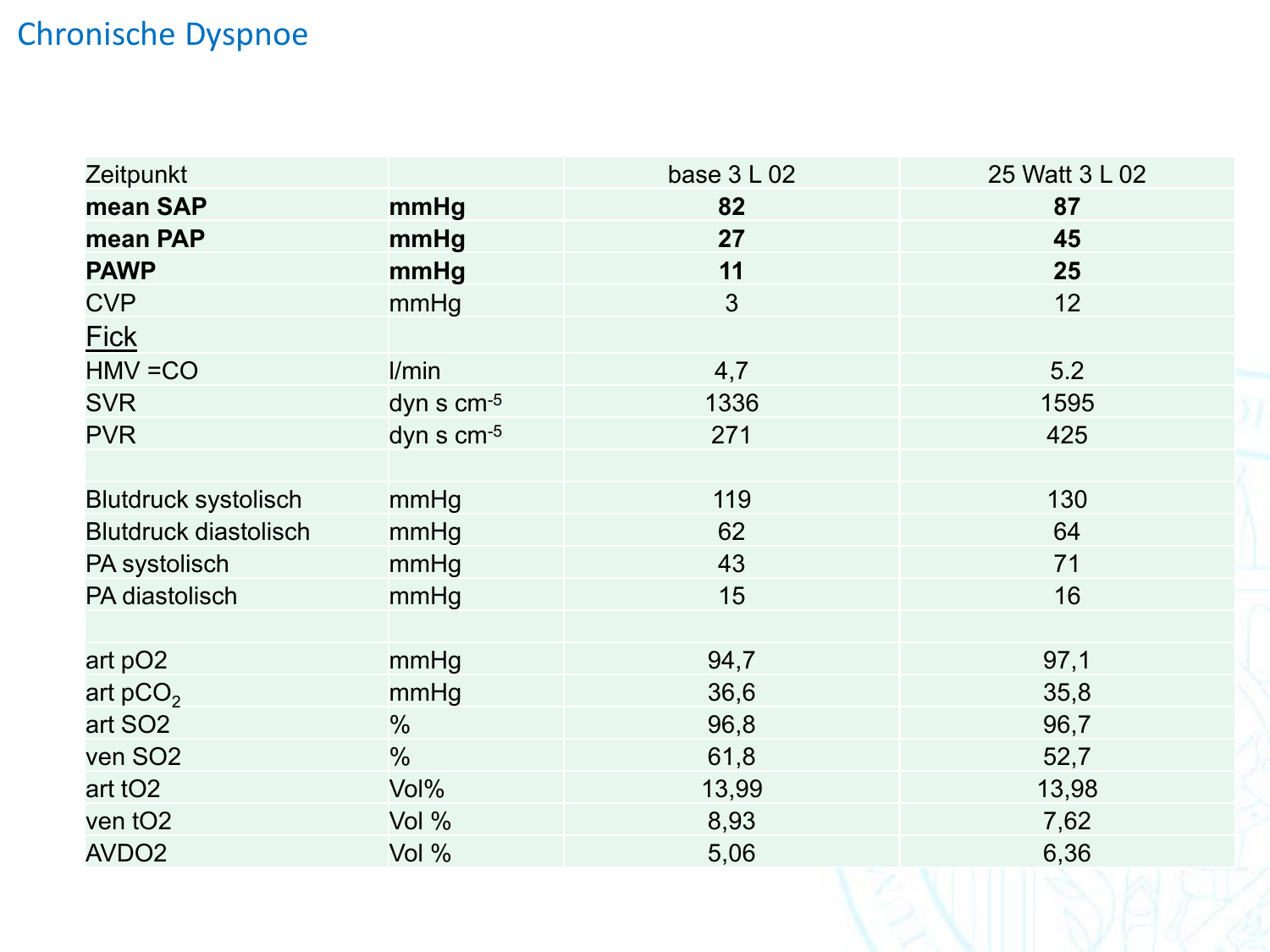## Differentialdiagnostik der Dyspnoe

- 3. nicht-kardial
	- Pulmonal vs. nicht-pulmonal
		- Klinik
		- Lungenfunktion
		- Bildgebung
		- Belastungsuntersuchungen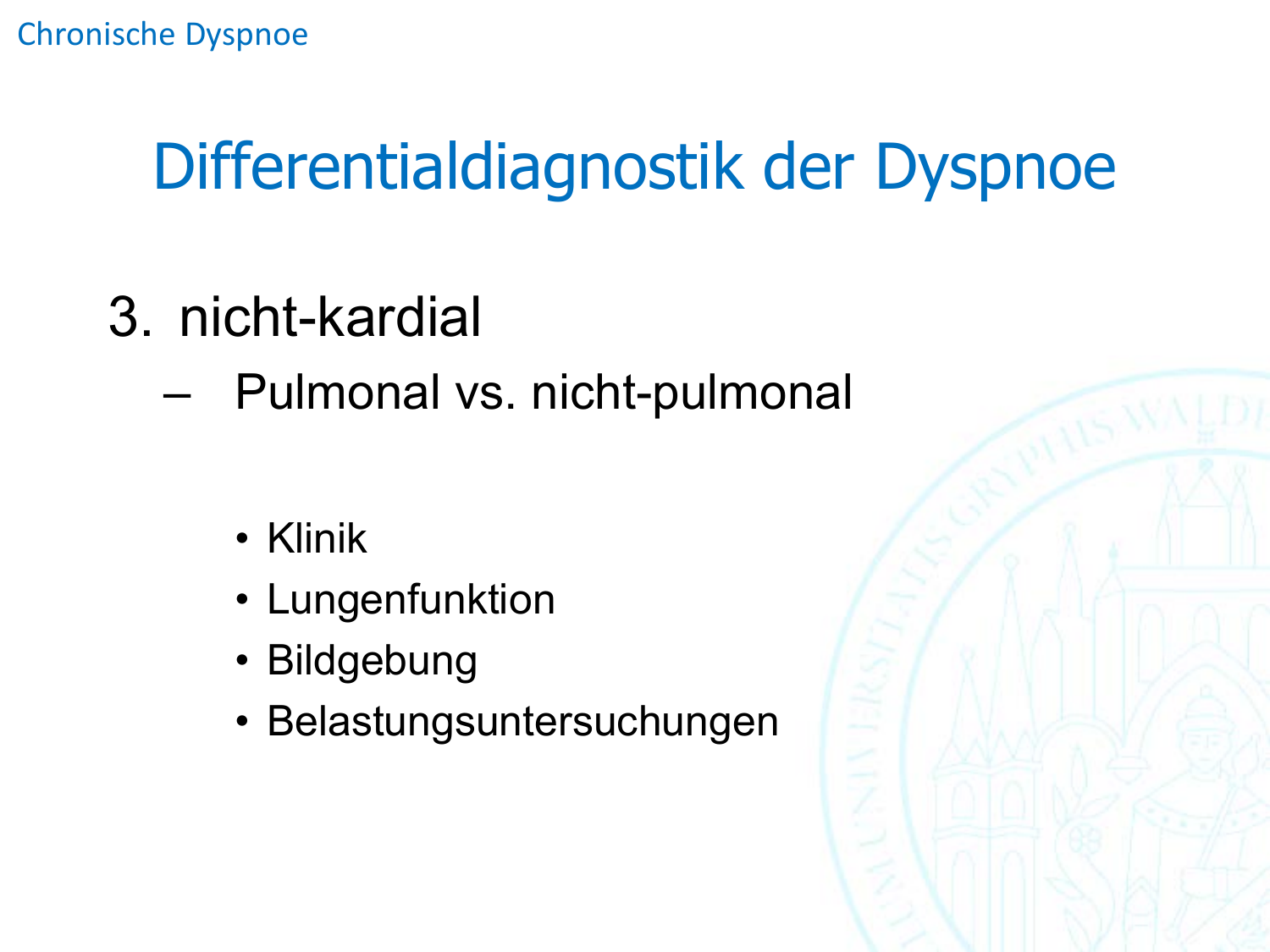### Nicht jeder "Lungenkranke" ist atemmechanisch limitiert!

• **453 consecutive pts., 197 femal, GOLD stage I – IV.**

|                                           |                 | Patients in ATS/ERS-GOLD Stages |                           |                 |                      |
|-------------------------------------------|-----------------|---------------------------------|---------------------------|-----------------|----------------------|
| Variables                                 | Control Group   |                                 | 2                         | 3               | 4                    |
| Watts†                                    | $132 \pm 58$    | $106 \pm 38$                    | $94 \pm 42$               | $74 \pm 38$     | $54 \pm 26$          |
| Peak $\mathrm{Vo}_2$                      |                 |                                 |                           |                 |                      |
| $%$ predicted $\ddagger$                  | $82 \pm 18$     | $82 \pm 23$                     | $67 \pm 18$               | $57 \pm 15$     | $38 \pm 14$          |
| kg≬                                       | $18 \pm 7$      | $17 \pm 5$                      | $14 \pm 4$                | $11 \pm 3$      | $9 \pm 3$            |
| Peak HR,   % predicted                    | $86 \pm 13$     | $90 \pm 15$                     | $83 \pm 14$               | $79 \pm 14$     | $76 \pm 11$          |
| Post $\Theta_2$ pulse, $\alpha$ predicted | $96.6 \pm 17.8$ | $93.1 + 29.5$                   | $62.2 + 99.5$             | $73.8 + 29.6$   | $59.2 + 90.7$        |
| MVE/MVV ratio, † %                        | $60.1 \pm 17.3$ | $69.5 \pm 16.2$                 | $69.5 \pm 17.6$           | $83.5 \pm 14.4$ | $86.7 \pm 13$        |
| Pitog, mm mg                              |                 |                                 |                           |                 |                      |
| Baseline#                                 | $85.9 \pm 12$   | $86.4 \pm 11$                   | $79.1 \pm 10$             | $75.4 \pm 10$   | $66.1 \pm 11$        |
| Peak**                                    | $104.9 \pm 13$  | $100.2 \pm 13$                  | <b>n.s.</b> $91.8 \pm 15$ | $82.8 \pm 15$   | $n.S._{67.6 \pm 19}$ |
| Paco <sub>2</sub> , mm Hg                 |                 |                                 |                           |                 |                      |
| Baseline††                                | $39.6 \pm 3$    | $38.3 \pm 3$                    | $39.0 \pm 4$              | $39.8 \pm 4$    | $45.5 \pm 7$         |
| Peak‡‡                                    | $36.1 \pm 4$    | $34.4 \pm 5$                    | $37.9 \pm 5$              | $41.1 \pm 4$    | $47.8 \pm 8$         |
| $P(A-a)O_2$ , mm Hg                       |                 |                                 |                           |                 |                      |
| Baseline≬§                                | $19 \pm 11$     | $21 \pm 11$                     | $26 \pm 11$               | $29 \pm 9$      | $31 \pm 9$           |
| Peak⊪                                     | $13 \pm 10$     | $17 \pm 12$                     | $21 \pm 14$               | $26 \pm 14$     | $31 \pm 14$          |

Pinto-Plata VM et al. Differences in cardiopulmonary exercise test results by American Thoracic Society/European Respiratory Society-Global Initiative for Chronic Obstructive Lung Disease stage categories and gender. CHEST 2007.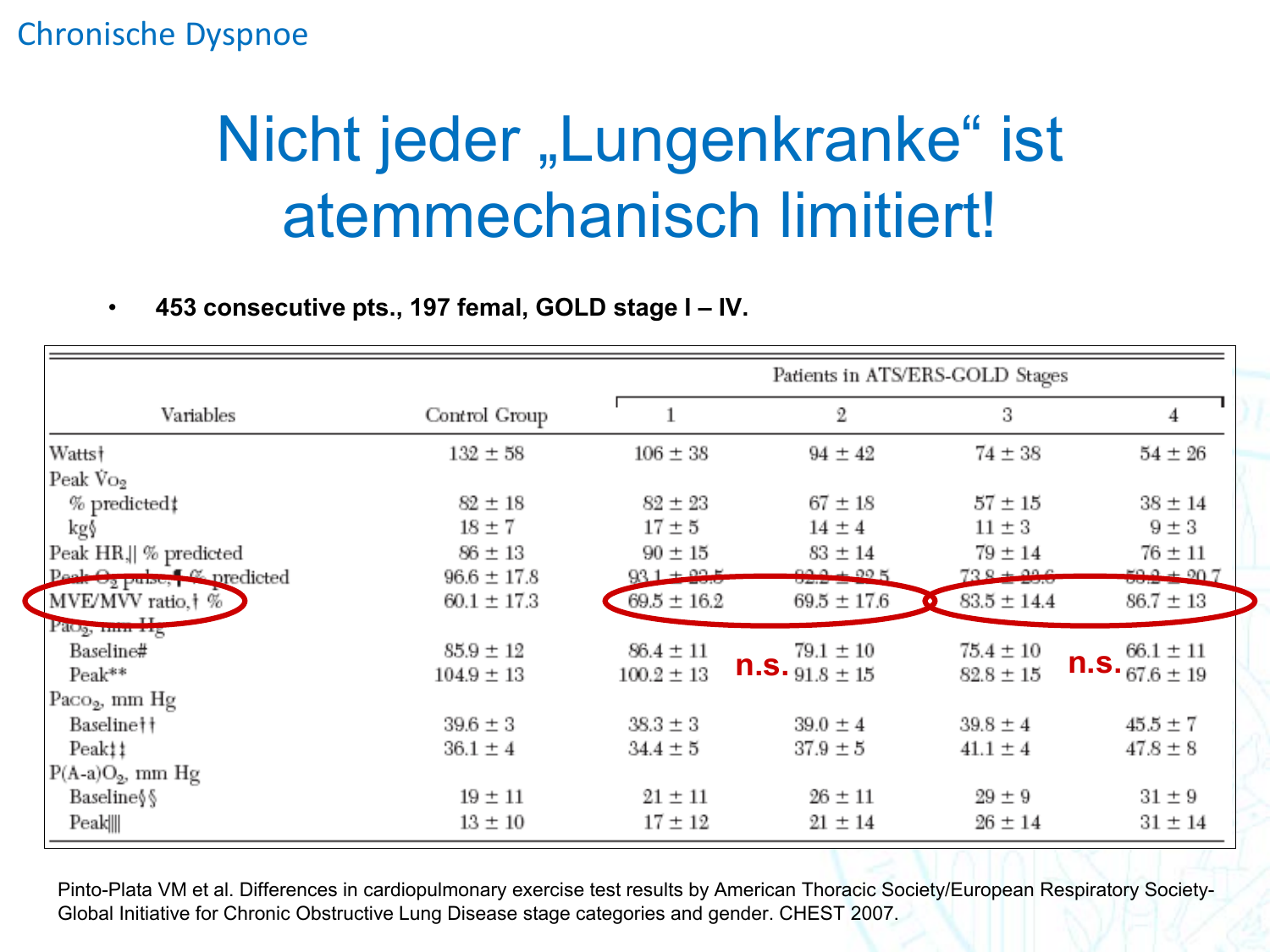## Differentialdiagnostik atemmechanische Limitierung

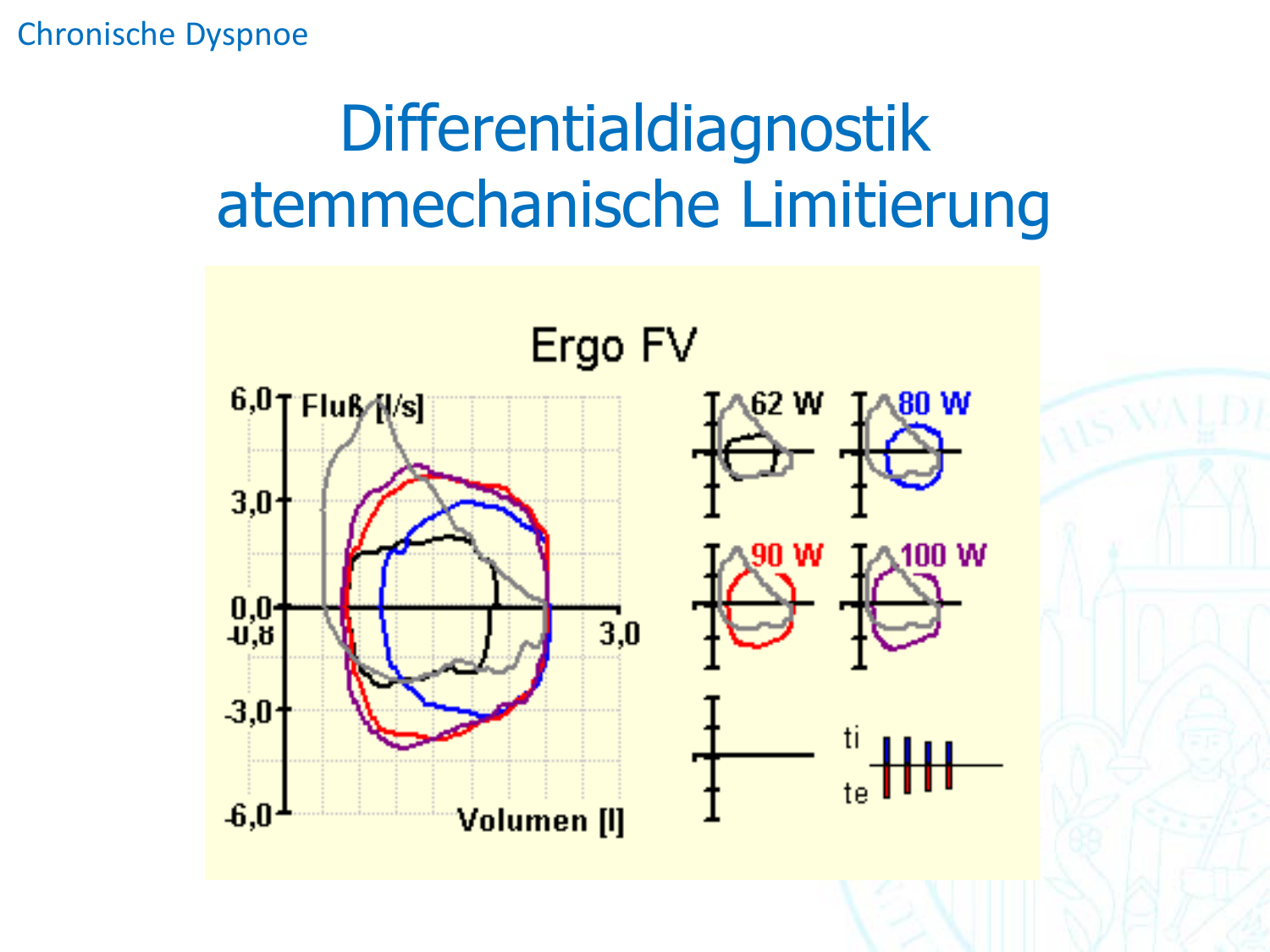## **DYSPNOEQUANTIFIZIERUNG**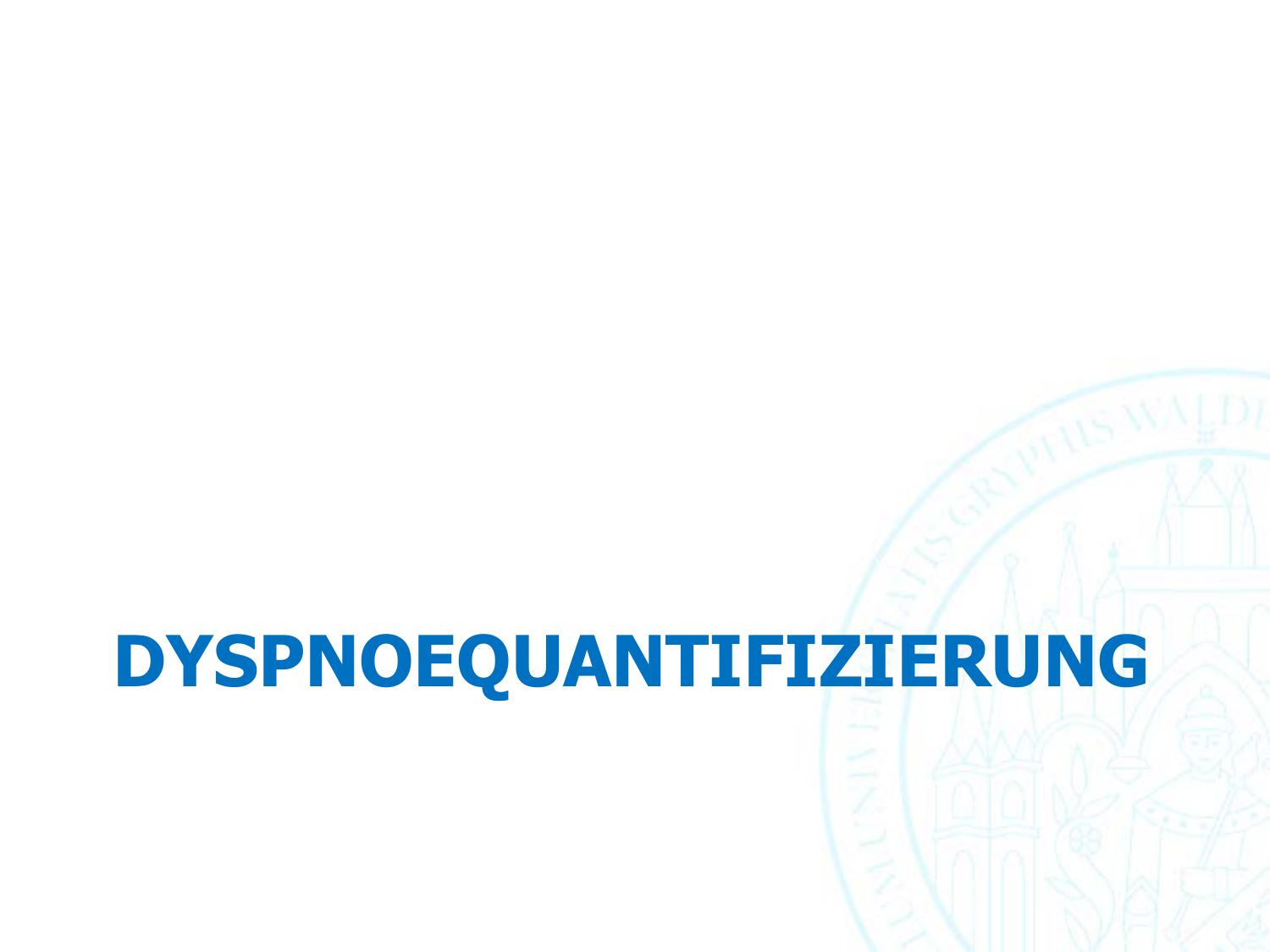### Dyspnoe-Quantifizierung ist eine Domäne der Fragebögen!

- Erkrankungsspezifisch!
	- CAT, mMRC, SGRQ, CCQ, BORG, NYHA, MLHF, …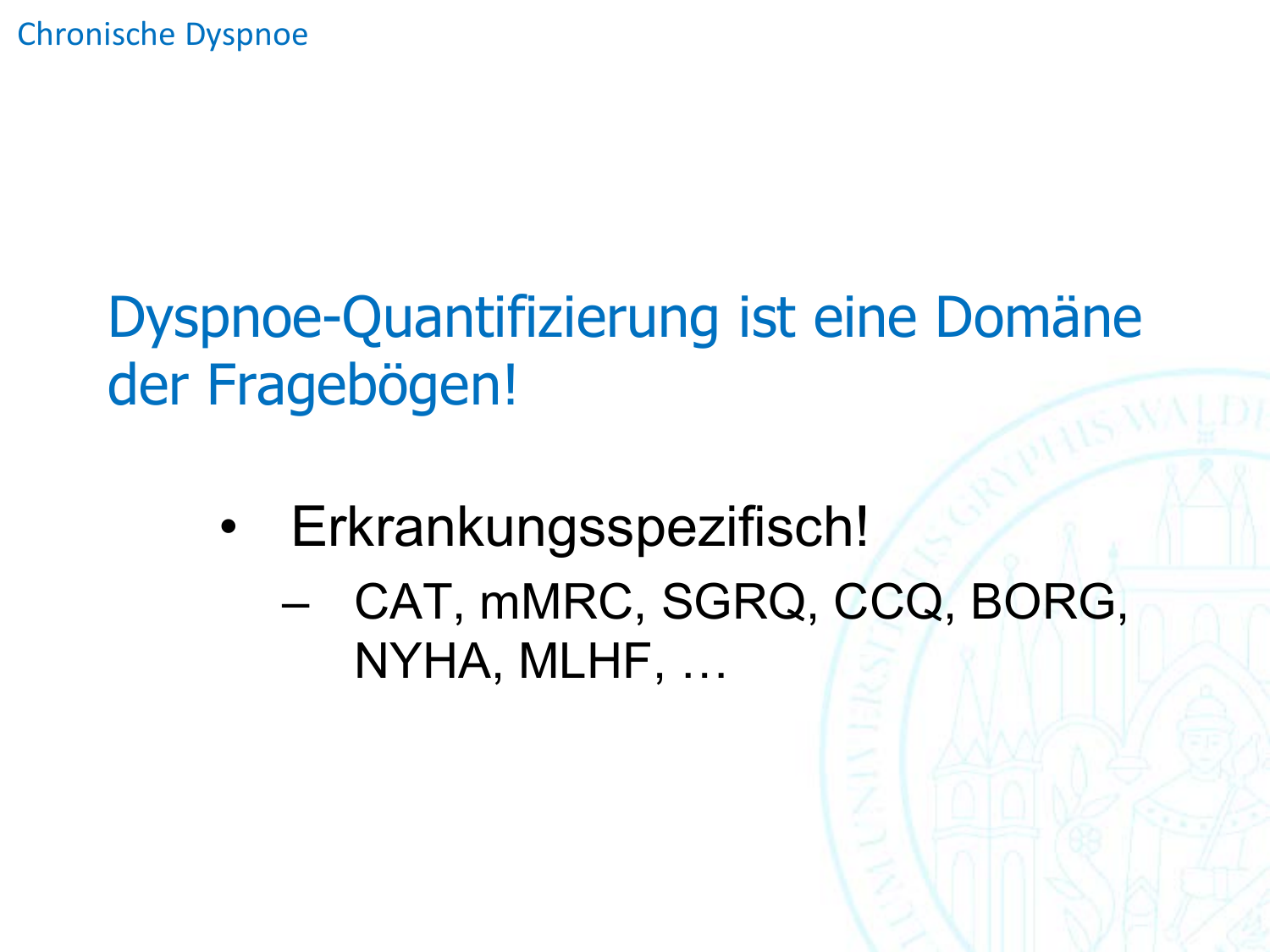### Dyspnoequantifizierung

• Fragebögen – Nutzbarkeit im Klinikalltag?

### – N=90 COPD, FEV1 38,7%, Dänemark

- SGRQ-St. Georg's Respiratory Questionaire; CAT-COPD Assessment Test; CCQ-COPD Clinical Questionaire
- Zeitbedarf:
	- SGRQ 578 Sek., CAT 107 Sek., CCQ 134 Sek.
- Hilfebedarf:
	- 86.5% SGRQ, 53.9% CAT, 36.0% CCQ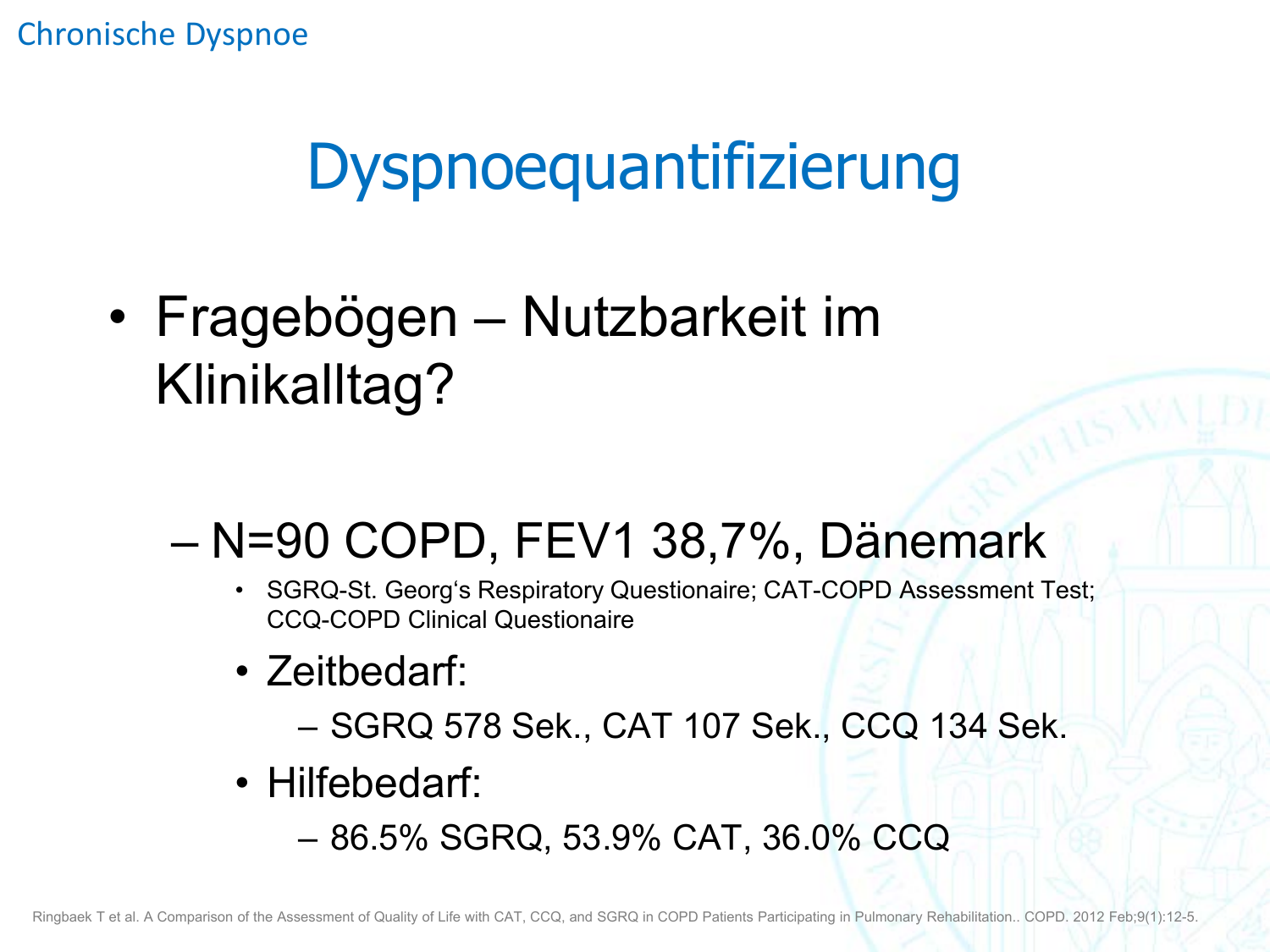#### Dyspnoequantifizierung



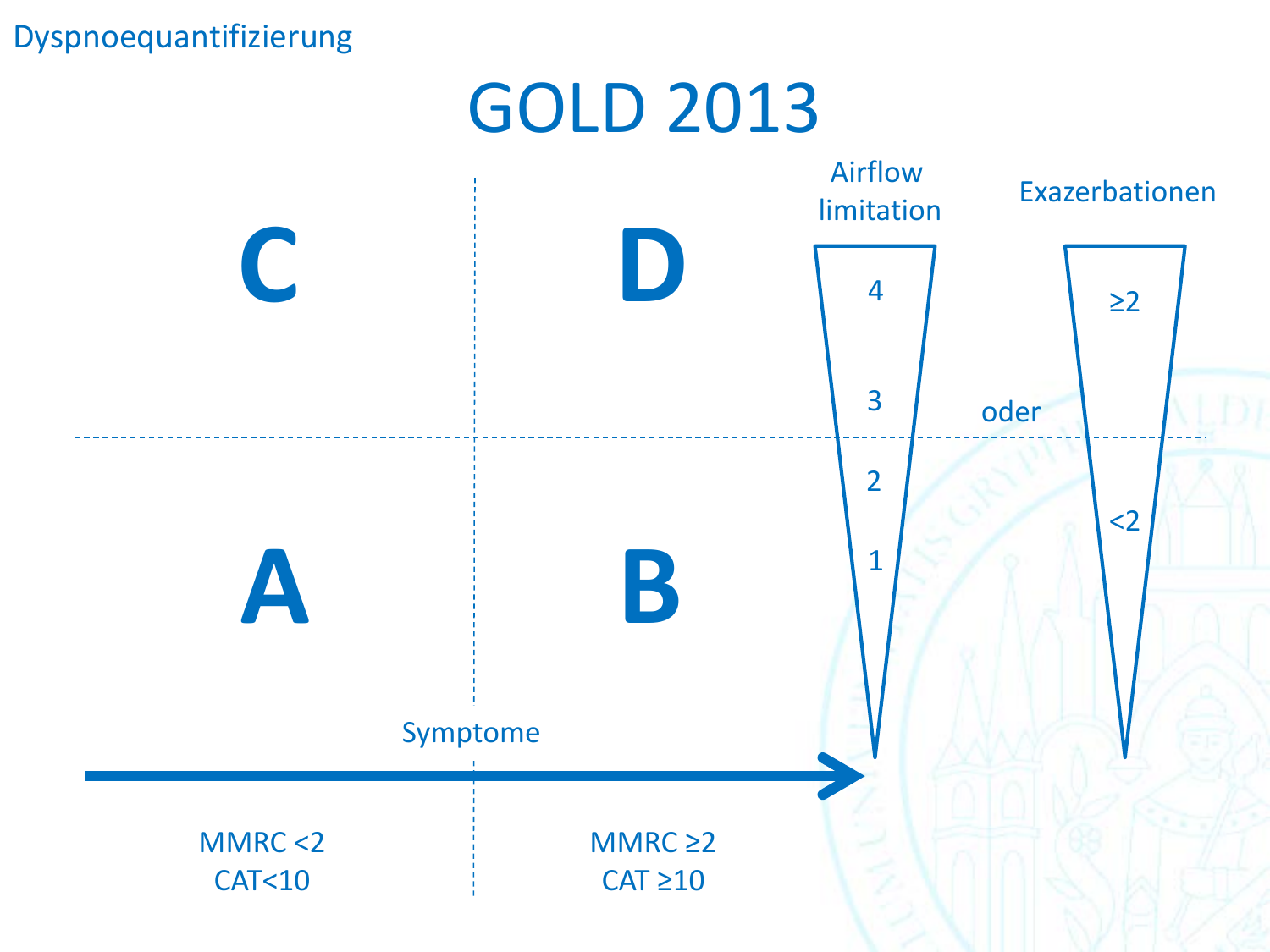### Therapie der PH – Quantifizierung vs. Objektivierung?



Cenedese E et al. Measurement of quality of life in pulmonary hypertension and its significance. Eur Respir J. 2006 Oct;28(4):808-15. Epub 2006 May 17.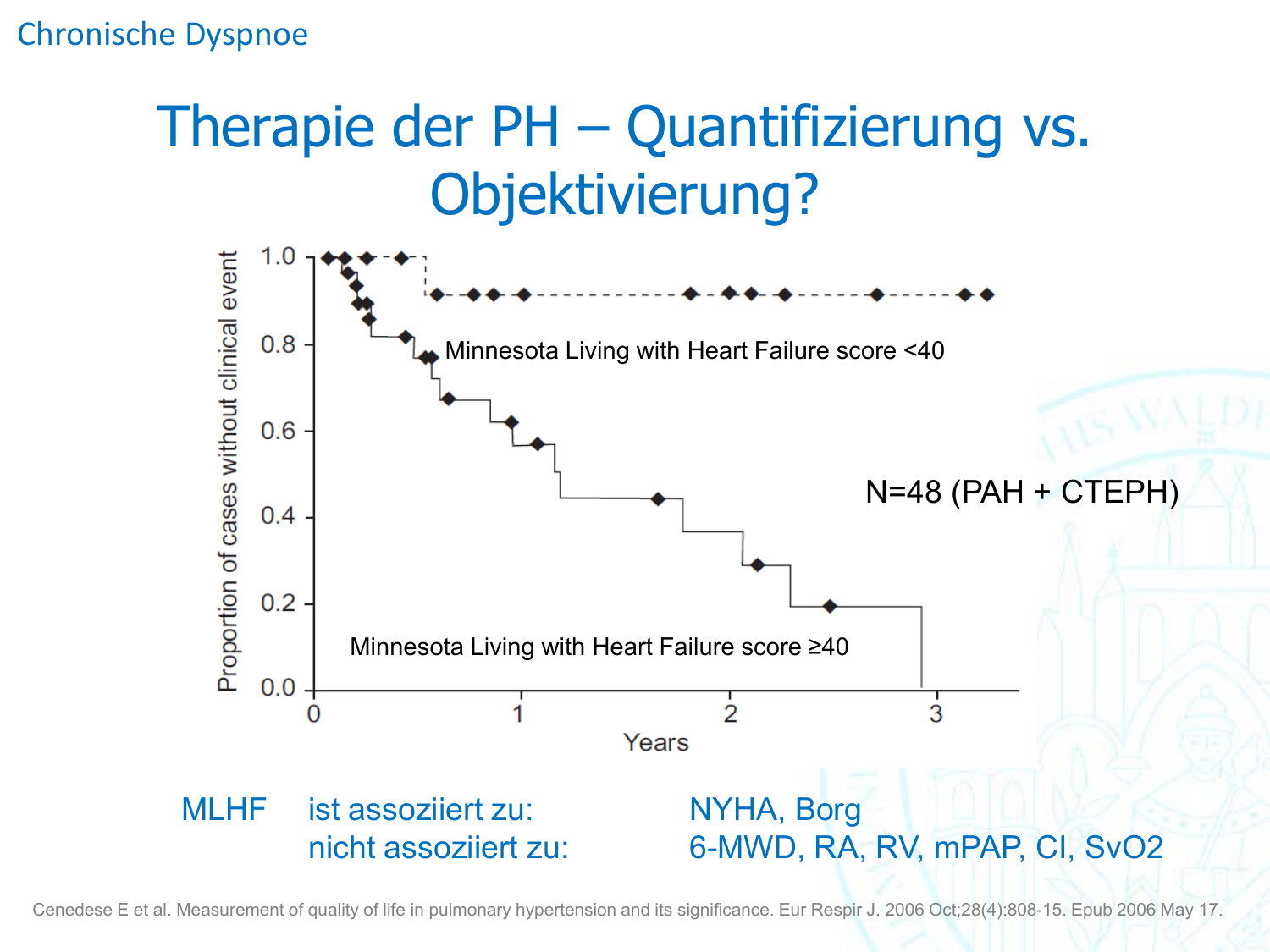## **Zusammenfassung**

- Dyspnoe ≠ Dyspnoe
- Differentialdiagnostische Abklärung akuter Dyspnoe ist von prognostischer Bedeutung
- Differentialdiagnostische Abklärung chronischer Dyspnoe organbezogen
- Quantifizierung mit krankheitsspezifischen Fragebögen in Kombination mit Objektivierung